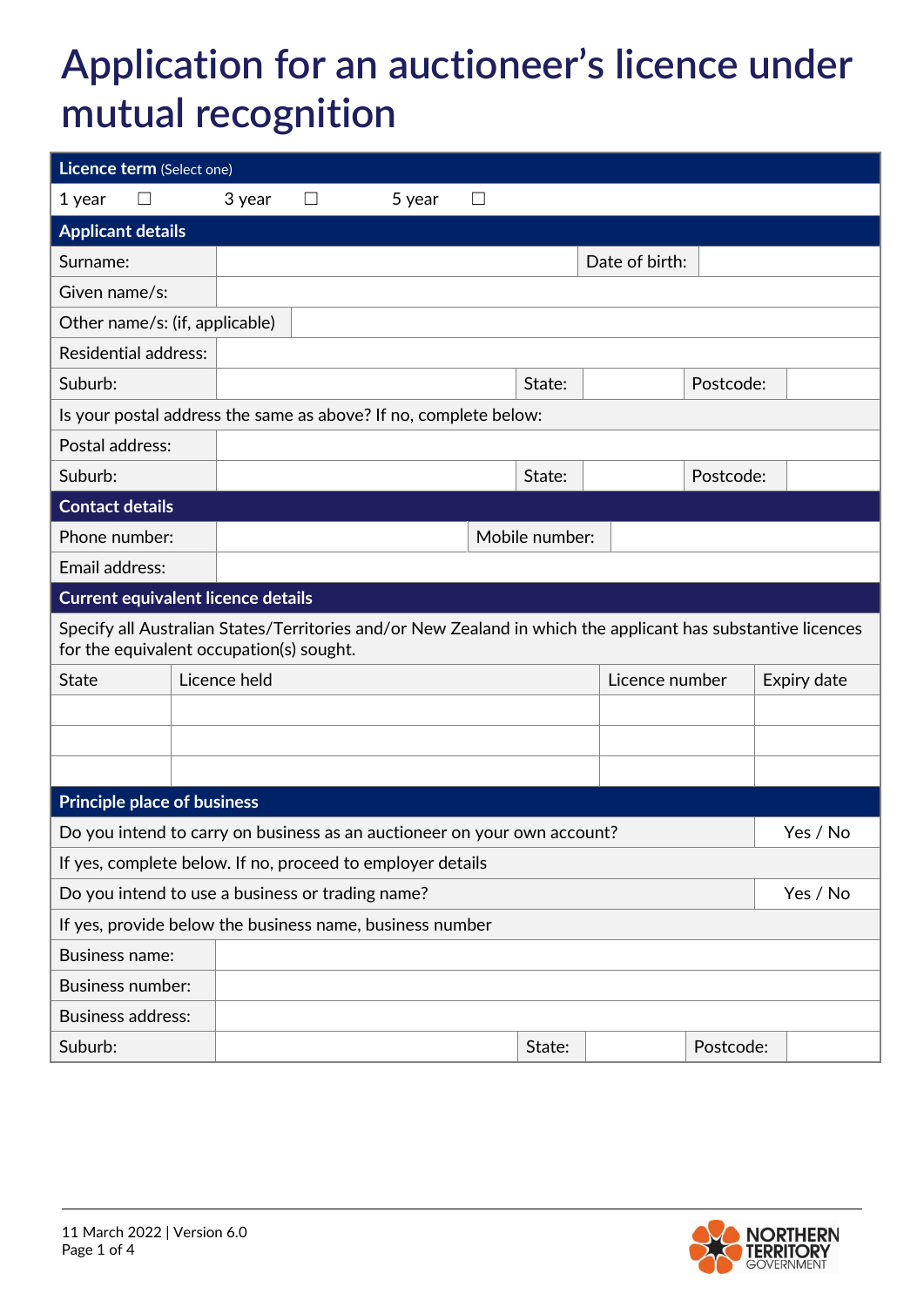## Application for an auctioneer's licence under mutual recognition

| <b>Employer details</b> (not required to completed by a sole trader)                                                                                                                                                                                        |                                                                                                                                                                                                                                                            |  |                |  |           |          |
|-------------------------------------------------------------------------------------------------------------------------------------------------------------------------------------------------------------------------------------------------------------|------------------------------------------------------------------------------------------------------------------------------------------------------------------------------------------------------------------------------------------------------------|--|----------------|--|-----------|----------|
| Employer name:                                                                                                                                                                                                                                              |                                                                                                                                                                                                                                                            |  |                |  |           |          |
| Licence number:                                                                                                                                                                                                                                             |                                                                                                                                                                                                                                                            |  |                |  |           |          |
| Employer address:                                                                                                                                                                                                                                           |                                                                                                                                                                                                                                                            |  |                |  |           |          |
| Suburb:                                                                                                                                                                                                                                                     |                                                                                                                                                                                                                                                            |  | State:         |  | Postcode: |          |
| Phone number:                                                                                                                                                                                                                                               |                                                                                                                                                                                                                                                            |  | Mobile number: |  |           |          |
| Email address:                                                                                                                                                                                                                                              |                                                                                                                                                                                                                                                            |  |                |  |           |          |
| <b>Disclosures</b>                                                                                                                                                                                                                                          |                                                                                                                                                                                                                                                            |  |                |  |           |          |
|                                                                                                                                                                                                                                                             | Are you subject of any special condition(s) in carrying out the occupation as an Auctioneer<br>Yes / No<br>or equivalent in any Australian State, Territory or New Zealand?                                                                                |  |                |  |           |          |
| If yes, please provide details below                                                                                                                                                                                                                        |                                                                                                                                                                                                                                                            |  |                |  |           |          |
|                                                                                                                                                                                                                                                             | Are you the subject of any disciplinary proceedings in any Australian State, Territory or<br>New Zealand (including any preliminary investigations or actions that might lead to<br>disciplinary proceedings) in relation to the occupation of Auctioneer? |  |                |  |           | Yes / No |
| If yes, please provide details below                                                                                                                                                                                                                        |                                                                                                                                                                                                                                                            |  |                |  |           |          |
| Has your Auctioneer licence in another Australian State, Territory or New Zealand been<br>cancelled or suspended as a result of disciplinary proceedings? (If yes, please provide details<br>Yes / No<br>below)                                             |                                                                                                                                                                                                                                                            |  |                |  |           |          |
| If yes, please provide details below                                                                                                                                                                                                                        |                                                                                                                                                                                                                                                            |  |                |  |           |          |
| Are you prohibited or restricted from carrying on the occupation of an Auctioneer or an<br>Yes / No<br>equivalent occupation in any Australian State, Territory or New Zealand for which<br>registration is sought?                                         |                                                                                                                                                                                                                                                            |  |                |  |           |          |
| If yes, provide licence/registration number                                                                                                                                                                                                                 |                                                                                                                                                                                                                                                            |  |                |  |           |          |
| Are you subject to any special condition in carrying out the specified occupation(s) as a<br>result of criminal, civil or disciplinary proceedings in any Australian State, Territory or New<br>Yes / No<br>Zealand? (If yes, please provide details below) |                                                                                                                                                                                                                                                            |  |                |  |           |          |
| If yes, please provide details below                                                                                                                                                                                                                        |                                                                                                                                                                                                                                                            |  |                |  |           |          |

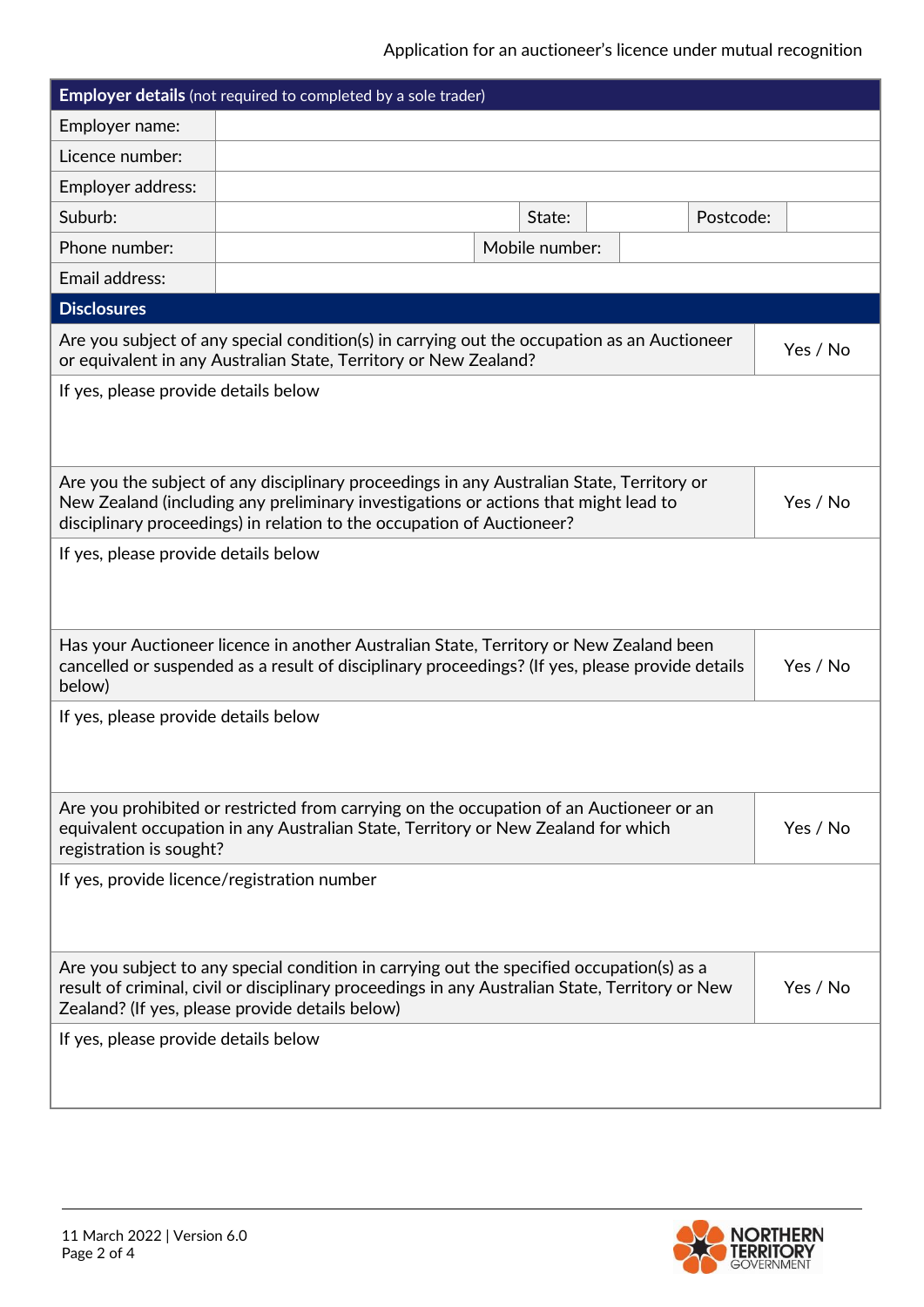Application for an auctioneer's licence under mutual recognition

| <b>Applicant declaration</b> |  |
|------------------------------|--|
| $\vert$ I, (full name):      |  |
| Of: (address)                |  |

Solemnly and sincerely declare that:

- All statements and information contained in this application are true and correct to the best of my knowledge by virtue of the *Oaths, Affidavits and Declarations Act 2010*; and
- I consent to the making of inquiries of and the exchange of information with, the authorities of any Australian State, Territory or New Zealand, regarding my activities in the occupation, and otherwise in respect of matters relevant to this application; and
- I am seeking to be registered in the NT in accordance with the mutual recognition principle;
- I have declared any special condition to which I am subject in carrying on the occupation; and
- I have read and understood the information contained in this application;
- The declaration is true and correct; and
- I know that it is an offence to make a declaration that is false in any material particular.

| This declaration is made at: (location) |  | on: (date) |
|-----------------------------------------|--|------------|
|-----------------------------------------|--|------------|

Applicant signature:

**Note:** Under the *Oaths, Affidavits and Declarations Act 2010* a person wilfully making a false statement or altering a statement, in a statutory declaration is guilty of a crime and is liable to a penalty or imprisonment, or both.

| <b>Supporting documents checklist</b>                                                                                        |                                                                              |  |  |  |  |
|------------------------------------------------------------------------------------------------------------------------------|------------------------------------------------------------------------------|--|--|--|--|
| Prescribed application fee - See the Auctioneer's licensing page for schedule of fees                                        |                                                                              |  |  |  |  |
| Current photo ID attached - Passport, Australian driver's licence or evidence of age card                                    |                                                                              |  |  |  |  |
| Current business name extract attached (if applicable)                                                                       |                                                                              |  |  |  |  |
| Evidence of name change (if applicable)                                                                                      |                                                                              |  |  |  |  |
| Front and back copy of current interstate/New Zealand registration                                                           |                                                                              |  |  |  |  |
| Completed and signed declaration                                                                                             |                                                                              |  |  |  |  |
| <b>Privacy statement</b>                                                                                                     |                                                                              |  |  |  |  |
| The Northern Territory Government complies with the Information Privacy Principals scheduled by the<br>Information Act 2002. |                                                                              |  |  |  |  |
| Lodgement                                                                                                                    |                                                                              |  |  |  |  |
| Complete applications can be lodged in person, email or via post at a Territory Business Centre below:                       |                                                                              |  |  |  |  |
| Darwin:                                                                                                                      | Darwin Corporate Park, Ground Floor, Building 3, 631 Stuart Highway Berrimah |  |  |  |  |
| Katherine:                                                                                                                   | Big Rivers Government Centre, 5 First Street, Katherine                      |  |  |  |  |
| <b>Tennant Creek:</b>                                                                                                        | Shop 2, Barkley House, Cnr Davidson and Paterson Streets, Tennant Creek      |  |  |  |  |
| Alice Springs:                                                                                                               | Ground Floor, The Green Well Building, 50 Bath Street Alice Springs          |  |  |  |  |
|                                                                                                                              |                                                                              |  |  |  |  |